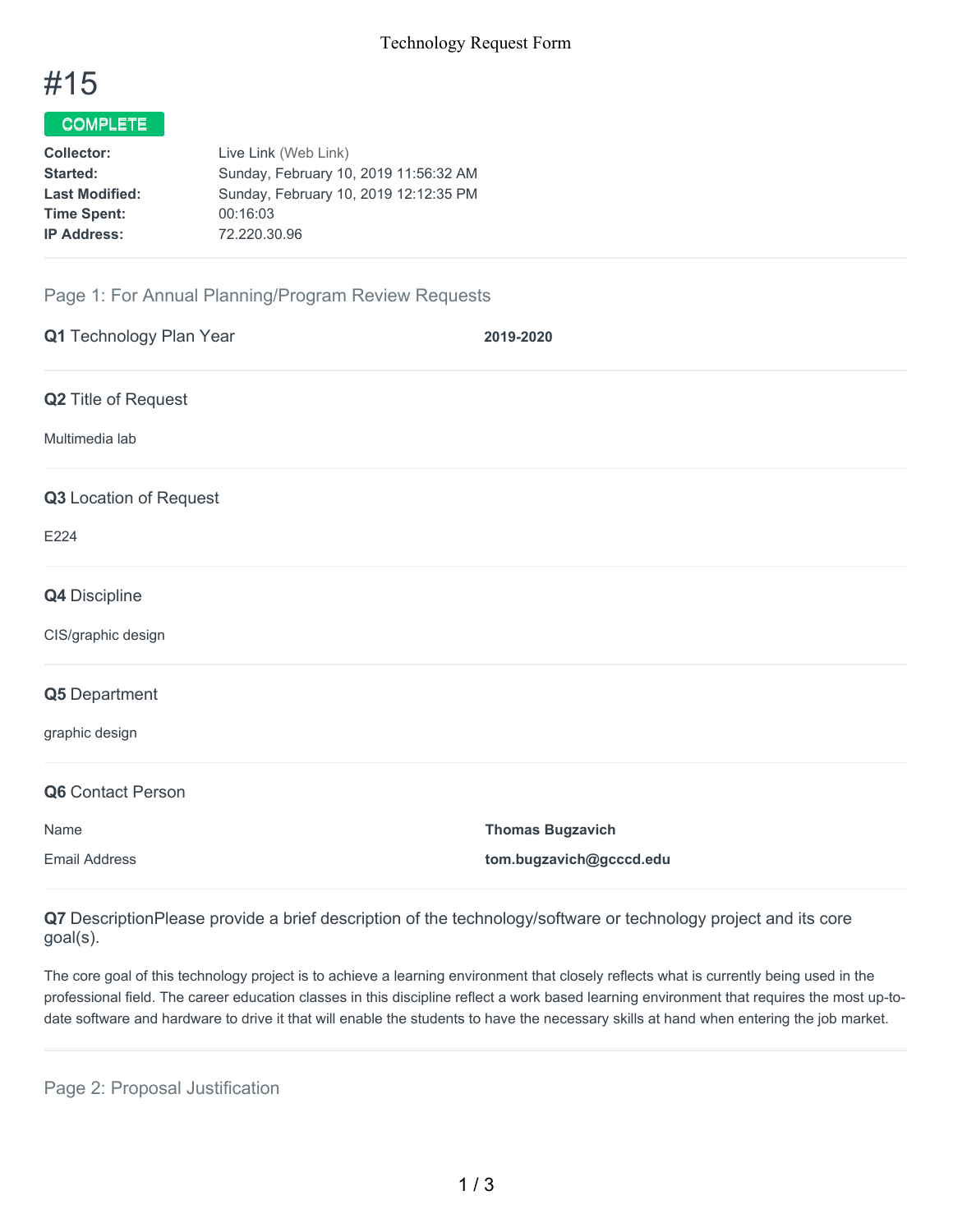#### Technology Request Form

| Q8 Please explain how the technology or enhancement<br>supports the strategic plan. Include information on how<br>students will be impacted and/or employees or the | <b>Guided Student</b><br><b>Pathways</b> |  |
|---------------------------------------------------------------------------------------------------------------------------------------------------------------------|------------------------------------------|--|
| college or district overall. Consider whether this would                                                                                                            | <b>Organizational Health</b>             |  |
| this be a district-wide implementation. Which Strategic                                                                                                             |                                          |  |
| Plan priority (or priorities) are supported by this request?                                                                                                        |                                          |  |
| To access the Strategic Plan, please click here.                                                                                                                    |                                          |  |

**Q9** How does the request support the above priorities?

Career education is a work based learning environment. Necessary tools need to be supplied in order for students to be able to achieve their goals. Not only are these goals within the strategic plan of the college, but also reflects the metrics as described by the Chancellor's office in Sacramento.

**Q10** Who would this impact? Please select all that apply. **Students,**

**College**

**Q11** How would this impact the above group(s)?

The workforce initiatives that have been set forth by the Chancellor's office requires quantifiable metrics that need to be met and recorded so that the workforce funding can continue. By meeting these metrics, career education continues to be funded and students will continue to have the opportunities available to them in order to garner gainful employment.

**Q12** Does the technology support a state-wide initiative or is it a legal mandate or in support of a legal mandate?

**Respondent skipped this question**

**Q13** If yes, please explain how the technology supports a state-wide initiative or is it a legal mandate or in support of a legal mandate?

The statewide mandate from the Chancellor's office in reference to career education has set forth a number of metrics that will need to be met in order for the SWP funding to continue. At the core of this initiative is a work based learning environment that prepares students to enter the workforce after two years or less of community college training.

**Q14** Please be aware that projects, once approved, are typically scheduled 6 months to a year in advance. Consider the consequences if the technology/software is not implemented, upgraded or renewed.What are the consequences if the technology/software is not implemented/upgraded, or renewed? Examples: Security concerns, loss of FTES, mandates, accreditation, etc.

The greatest consequence of any technology upgrade or work-based learning environment not suitable to serve the needs of the students can be measured in a number of ways. Most importantly, the lack of gainful employment for the students that we are trying to in preparation for professional career.

**Q15** What is the number of students impacted per semester if the technology/software is not implemented, upgraded or renewed?